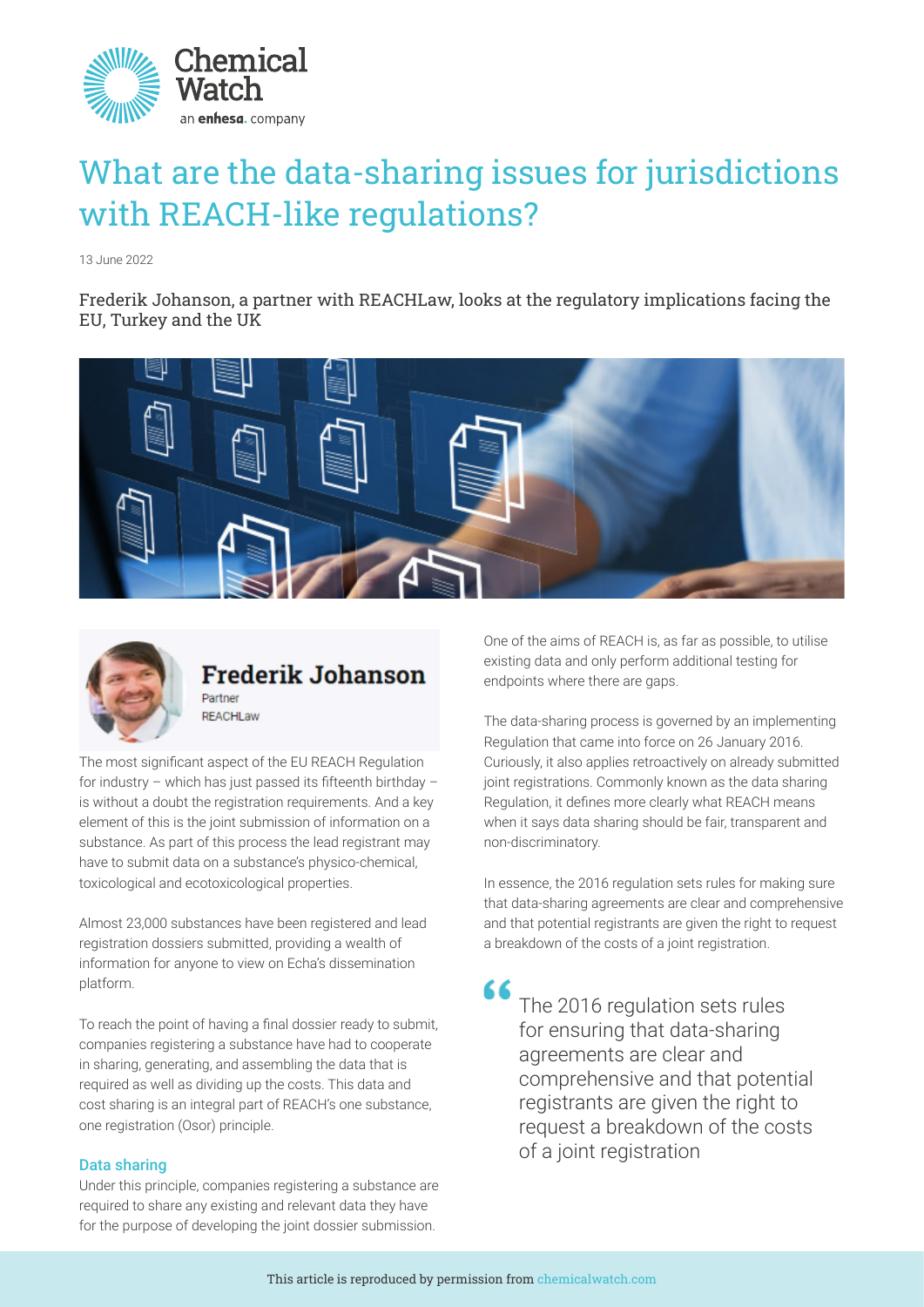The data sharing Regulation is a key part of the registration process, governing much of the principles associated with data-sharing activities in the EU. As an implementing Regulation, it does not cover data sharing across jurisdictional borders.

#### REACH-like chemicals regulations

Besides EU REACH, there are other REACH-like regulations either in development or already in force.

The two most similar regulations are Turkey's KKDIK (also known as Turkey REACH) which entered into force on 23 December 2017, and UK REACH, which did so on 1 January 2021. Both are based heavily on EU REACH's regulatory text. The KKDIK was introduced to align Turkish national law with that of the EU. The UK regulation comes as a result of Brexit.

The KKDIK and UK REACH are currently copies of the EU REACH Regulation with the same processes and methods carried over. The UK also enacted the data sharing Regulation under the withdrawal act that saw its departure from the EU. In Turkey it is yet to enter into force.

## Turkey/UK deadlines

The KKDIK's registration deadline is 31 December 2023. And many of the approximately 18,000 pre-registered substances are currently starting to undergo, or are already undergoing, a joint registration effort whereby existing data is collected and compiled into the lead registration dossier. Because its data requirements are the same as for EU REACH, all the data is essentially already available albeit its ownership sits predominantly outside Turkey.

The situation in the UK is more complicated. In December 2021, its government announced that the environment ministry (Defra)"has committed to exploring alternative arrangements for UK REACH transitional registrations in order to support chemical businesses whilst upholding the highest standards to safeguard public health and the environment".

Together with industry and other stakeholders, the UK government is developing a new approach to the registration of most substances placed on Great Britain's (England, Scotland, Wales) market. This would only require a full registration for substances of high concern for the UK market. Substances of lesser concern would require only the submission of publicly available information to the UK Health and Safety Executive (HSE) as part of a so-called substance hazard information profile (SHIP).

66 Together with industry and other stakeholders, the UK government is developing a new approach to the registration of most substances placed on Great Britain's market. This would only require a full registration for substances of high concern

SHIPs aim to significantly reduce or even fully negate the need for the purchasing of existing data.

The mooted new approach will also propose diverging from the current chemical safety report (CSR) requirement by having companies submit a registrant specific risk assessment focusing on use and exposure in Great Britain. Based on current information, this could also apply to substances in the 1-10 annual tonnage band. The UK government says the reason for proposing this change is that it considers the EU REACH CSR too general.

The new approach also proposes postponing UK REACH registration deadlines. Based on currently available information, the first registration deadline of 27 October 2023 would move to 27 October 2026, the second deadline – 27 October 2025 – to 27 April 2027 and the last one put back a year to 27 October 2028. This would mean that they remain in this decade.

This is still under discussion and details scarce. But a public consultation will open this summer, with more information to follow in the autumn, with an aim of having an amending Regulation in force in 2024.

#### Data sharing

When working on joint registrations, the similarities of the legal texts mean that certain data- and cost-sharing principles apply across the EU, UK and Turkey.

And one of the key principles is that data and costs need to be shared in a "fair, transparent and nondiscriminatory way".

However, this does not apply across jurisdictions and, for example, sharing data is not mandatory between the EU and Turkey. And if data is shared, the costs do not have to be either fair or transparent.

However, experience shows that most EU REACH data holders do tend to share their data at a fair price with their Turkish counterparts. One can assume that EU REACH data holders are motivated by a wish to avoid divergence